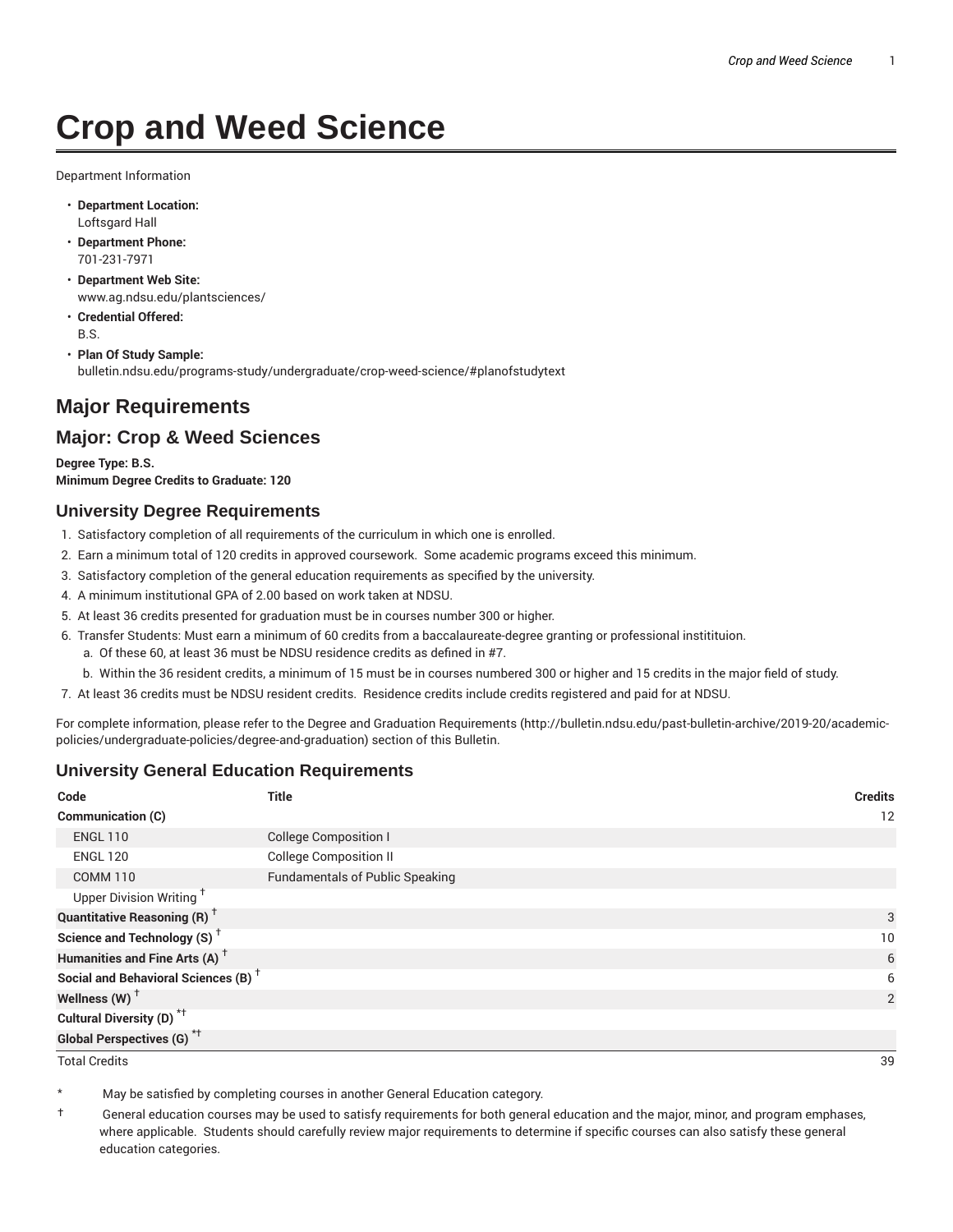• A list of university approved general education courses and administrative policies are available here (http://bulletin.ndsu.edu/past-bulletinarchive/2019-20/academic-policies/undergraduate-policies/general-education/#genedcoursestext).

## **Major Requirements**

| Code                                                 | <b>Title</b>                                                                                                                                | <b>Credits</b> |
|------------------------------------------------------|---------------------------------------------------------------------------------------------------------------------------------------------|----------------|
| <b>Required Courses for Crop &amp; Weed Sciences</b> |                                                                                                                                             |                |
| <b>PLSC 189</b>                                      |                                                                                                                                             |                |
| <b>BIOL 150</b><br>& 150L                            | General Biology I<br>and General Biology I Laboratory                                                                                       | 4              |
| <b>BIOL 151</b><br>& 151L                            | <b>General Biology II</b><br>and General Biology II Laboratory                                                                              | $\overline{4}$ |
| <b>CHEM 121</b><br>& 121L                            | General Chemistry I<br>and General Chemistry I Laboratory (May satisfy general education category S)                                        | 4              |
| <b>CHEM 122</b><br>& 122L                            | <b>General Chemistry II</b><br>and General Chemistry II Laboratory (May satisfy general education category S)                               | $\overline{4}$ |
| <b>ECON 201</b>                                      | Principles of Microeconomics (May satisfy general education category B and G)                                                               | 3              |
| <b>ENT 350</b>                                       | <b>General Entomology</b>                                                                                                                   | 3              |
| <b>PLSC 110</b>                                      | World Food Crops (May satisfy general education category S)                                                                                 | 3              |
| <b>PLSC 215</b>                                      | Weed Identification                                                                                                                         | 1              |
| <b>PLSC 225</b>                                      | Principles of Crop Production                                                                                                               | 3              |
| <b>PLSC 312</b>                                      | Expanding the Boundaries of Learning with Service                                                                                           | 1              |
| <b>PLSC 315</b><br>& 315L                            | Genetics<br>and Genetics Laboratory (May satisfy general education category S)                                                              | 4              |
| <b>PLSC 320</b>                                      | Principles of Forage Production                                                                                                             | 3              |
| <b>PLSC 323</b>                                      | Principles of Weed Science                                                                                                                  | 3              |
| <b>PLSC 444</b>                                      | Applied Plant Breeding and Research Methods                                                                                                 | 3              |
| <b>PLSC 455</b>                                      | Cropping Systems: An Integrated Approach                                                                                                    | 3              |
| <b>PLSC 491</b>                                      | Seminar                                                                                                                                     | 1              |
| <b>PPTH 324</b>                                      | Introductory Plant Pathology                                                                                                                | 3              |
| <b>SOIL 210</b>                                      | Introduction to Soil Science                                                                                                                | 3              |
| <b>STAT 330</b>                                      | Introductory Statistics (May satisfy general education category R)                                                                          | 3              |
| Options: Select one of four options listed below.    |                                                                                                                                             | 19-30          |
|                                                      | The standard option for this major is Agronomy. Students who wish to declare a specific option must officially declare that option with the |                |

Office of Registration and Records.

Total Credits 75

1 AGRI189 is only required for first-time, first-year students--A first-time, first-year student is defined as a student who has not yet completed a college course as a college student. Students that are not first-time, first-year students that either transfer into the university or change their major are not required to take AGRI 189.

#### **Agronomy Option - 19-20 Credits**

For students interested in production agriculture; this option provides the most flexibility in course selection.

| Code                 | <b>Title</b>                      | <b>Credits</b> |
|----------------------|-----------------------------------|----------------|
| <b>MICR 202</b>      | <b>Introductory Microbiology</b>  | 3              |
| & 202L               | and Introductory Microbiology Lab |                |
| <b>PLSC 380</b>      | Principles of Plant Physiology    | 3              |
| <b>CHEM 240</b>      | Survey of Organic Chemistry       | $3 - 4$        |
| or BIOC 260          | <b>Elements of Biochemistry</b>   |                |
| or BIOL 461          | Plant Ecology                     |                |
| <b>MATH 103</b>      | College Algebra (or higher)       | 3              |
| PLSC 300-400         | (no more than 2 credits of co-op) | $\overline{4}$ |
| <b>SOIL 322</b>      | Soil Fertility and Fertilizers    | 3              |
| <b>Total Credits</b> |                                   | 19-20          |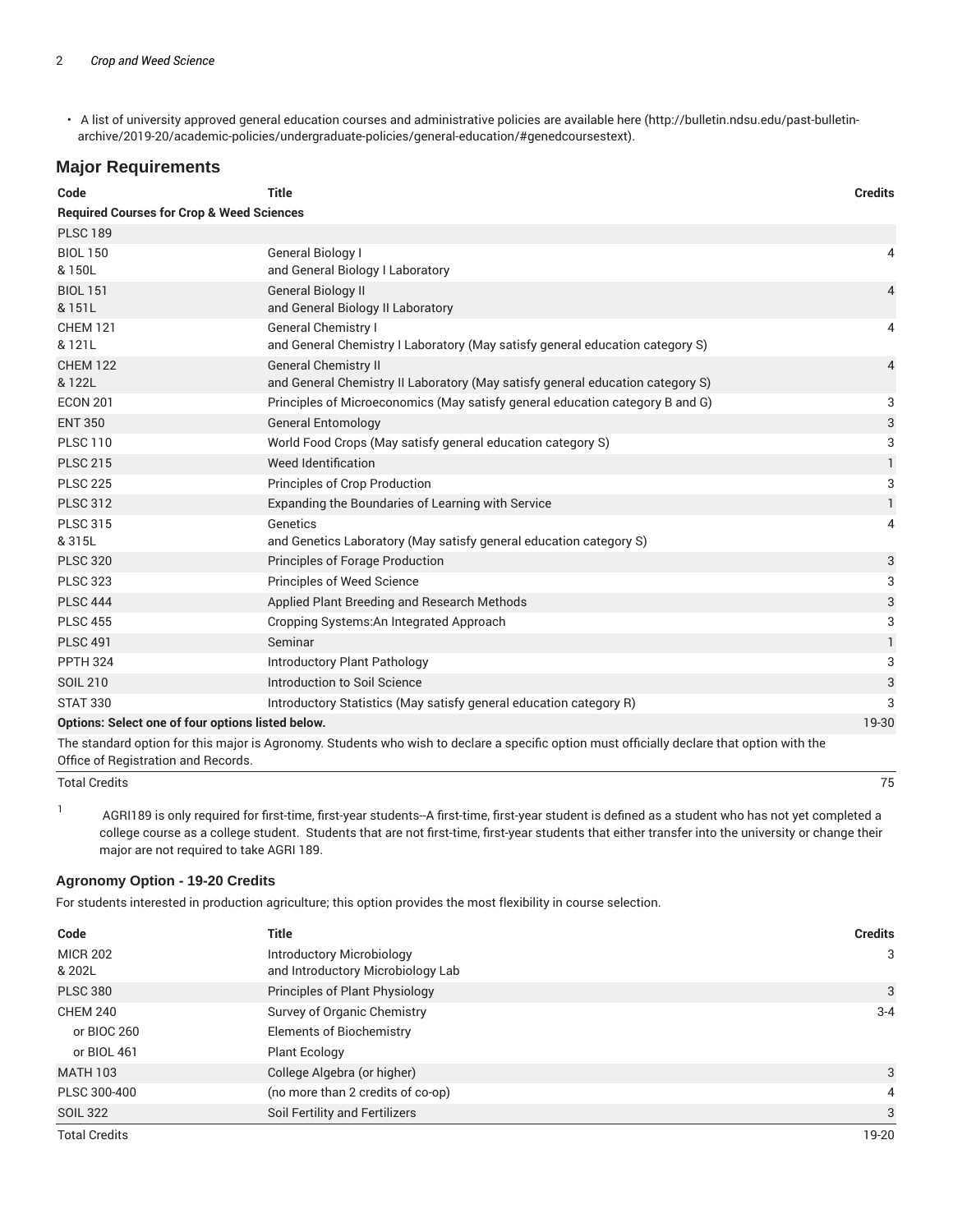#### **Biotechnology Option - 19-21 Credits**

For students who wish to work in the biotechnology industry or pursue graduate study in crop biotechnology.

| Code                      | <b>Title</b>                                                | <b>Credits</b> |
|---------------------------|-------------------------------------------------------------|----------------|
| <b>BIOC 460</b>           | Foundations of Biochemistry and Molecular Biology I         | 3              |
| <b>PLSC 380</b>           | Principles of Plant Physiology                              | 3              |
| <b>MATH 105</b>           | Trigonometry                                                | $3 - 4$        |
| or MATH 146               | <b>Applied Calculus I</b>                                   |                |
| <b>MICR 350</b><br>& 350L | <b>General Microbiology</b><br>and General Microbiology Lab | 5              |
| <b>PLSC 453</b>           | Advanced Weed Science                                       | $2 - 3$        |
| or PLSC 431               | Intermediate Genetics                                       |                |
| <b>PLSC 484</b>           | Plant Tissue Culture and Biotechnology                      | 3              |
| <b>Total Credits</b>      |                                                             | 19-21          |

#### **Science Option - 30 Credits**

For students interested in advanced study and want more foundation studies.

| Code                              | <b>Title</b>                                                   | <b>Credits</b> |
|-----------------------------------|----------------------------------------------------------------|----------------|
| <b>MICR 202</b><br>& 202L         | Introductory Microbiology<br>and Introductory Microbiology Lab | 3              |
| <b>PLSC 380</b>                   | Principles of Plant Physiology                                 | 3              |
| <b>CHEM 341</b><br>& 341L         | Organic Chemistry I<br>and Organic Chemistry I Laboratory      | 4              |
| <b>MATH 146</b>                   | <b>Applied Calculus I</b>                                      | $\overline{4}$ |
| PLSC 300-400                      | (No more than 2 credits of co-op may be used)                  | 4              |
| <b>Science and Math Electives</b> |                                                                | 12             |
| <b>Total Credits</b>              |                                                                | 30             |

#### **Weed Science Option - 27-28 Credits**

For students interested in crop consulting, weed science, and plant protection areas.

| Code                      | <b>Title</b>                                                   | <b>Credits</b> |
|---------------------------|----------------------------------------------------------------|----------------|
| <b>AGEC 375</b>           | Applied Agricultural Law                                       | 3              |
| or AGEC 484               | <b>Agricultural Policy</b>                                     |                |
| or BUSN 431               | Business Law I-Contracts, Property and Torts                   |                |
| or SAFE 452               | <b>Food Laws and Regulations</b>                               |                |
| <b>MICR 202</b><br>& 202L | Introductory Microbiology<br>and Introductory Microbiology Lab | 3              |
| <b>PLSC 380</b>           | Principles of Plant Physiology                                 | 3              |
| <b>CHEM 240</b>           | Survey of Organic Chemistry                                    | $3 - 4$        |
| or BIOC 260               | <b>Elements of Biochemistry</b>                                |                |
| <b>MATH 103</b>           | College Algebra (or higher level)                              | 3              |
| <b>PLSC 433</b>           | Weed Biology and Ecology                                       | 2              |
| <b>PLSC 453</b>           | <b>Advanced Weed Science</b>                                   | 2              |
| PLSC 300-400              |                                                                | 2              |
| <b>PPTH 454</b>           | Diseases Of Field and Forage Crops                             | 3              |
| <b>SOIL 322</b>           | Soil Fertility and Fertilizers                                 | 3              |
| <b>Total Credits</b>      |                                                                | $27 - 28$      |

# **Degree Requirements and Notes**

• The program of study allows no more than 6 credits of cooperative education (co-op) to be counted toward degree requirements.